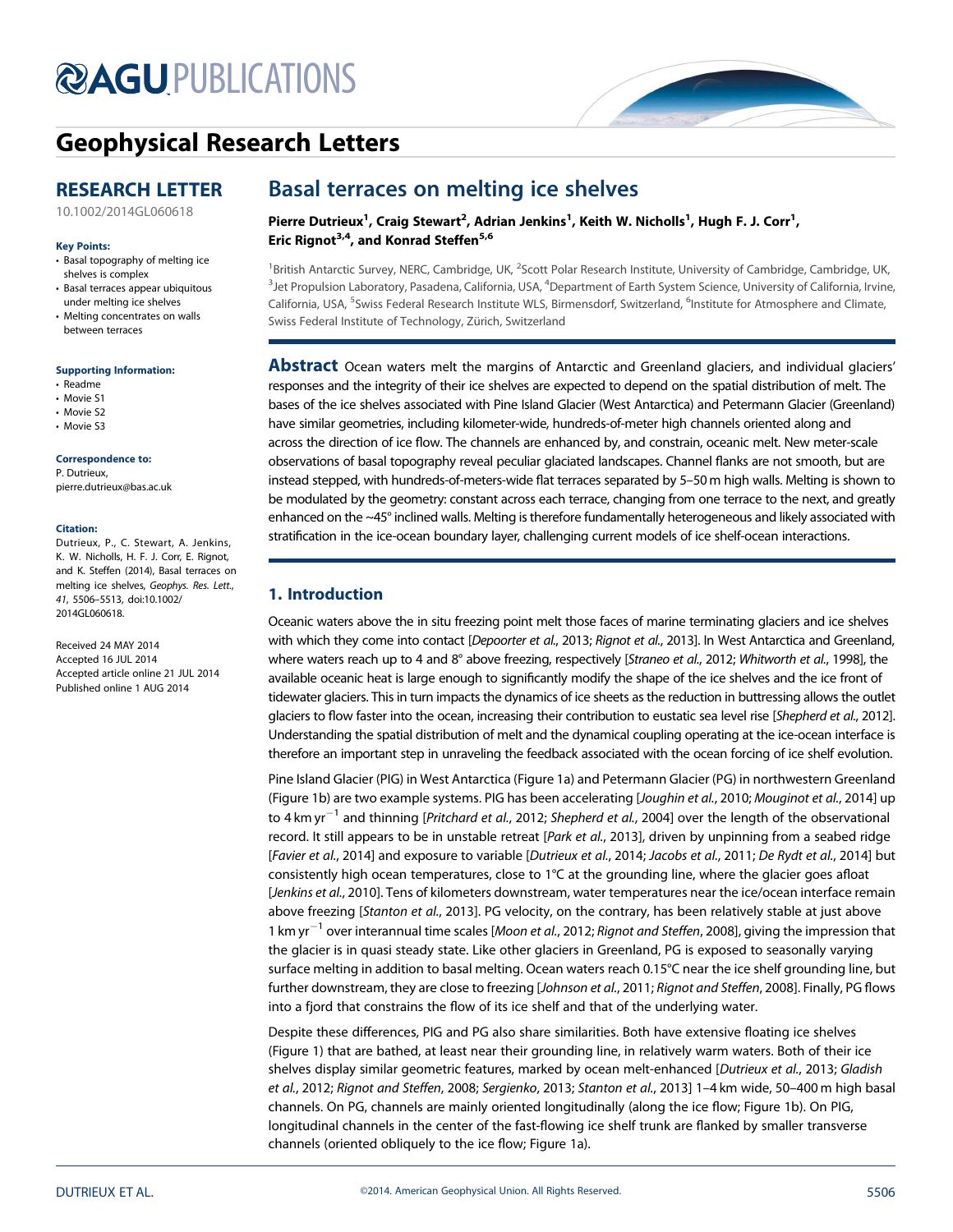

Figure 1. Surface elevation and location of available observations. (a) Surface elevation of Pine Island Glacier ice shelf (color) deduced [Dutrieux et al., 2013] from the SPOT 5 stereoscopic survey of Polar Ice: Reference Images and Topographies project [Korona et al., 2009] overlays a Moderate Resolution Imaging Spectroradiometer image obtained on 28 December 2008. The thick black line shows the boundary between floating and grounded ice in 2009 [Joughin et al., 2010]. Autosub tracks with available observations of ice base geometry are displayed by the thin black lines, and the thick white (gray) lines display areas shown in Figures 2a–2c (Figure 2d). The magenta arrows indicate the view direction in Figure 2. (b) Surface elevation of Petermann Glacier ice shelf (color [Millgate et al., 2013]) deduced from the Advanced Spaceborne Thermal Emission and Reflection Radiometer satellite in 2006 overlays an image obtained on 19 September 2013 by the Terra satellite. The thick white line (magenta dots) indicates the location of ground-based radar measurements (GPS survey stakes).

This peculiar but generic channel geometry [Le Brocq et al., 2013] fundamentally modifies ice shelf-ocean coupling and dynamics. As a channel is carved by ocean melting, its apex looses hydrostatic support and tends to sag, leading to basal ice divergence [Jenkins et al., 2006] and the formation of a basal crevasse [Vaughan et al., 2012]. This basal signature is accompanied by ice convergence above [Dutrieux et al., 2013; Jenkins et al., 2006], and the formation of surface crevasses on either side. In addition, channel geometry is thought to direct buoyant meltwater plumes and concentrate oceanic melt [Dutrieux et al., 2013; Stanton et al., 2013], potentially allowing ice shelves to survive more ocean heat than they would in the absence of channels [Gladish et al., 2012; Millgate et al., 2013]. Such an apparent paradox between local mechanical weakening and enhanced systemic resilience to oceanic forcing opens new avenues of research in which kilometer-scale ice shelf-ocean interactions are key.

In this paper, we present meter-scale observations of both PIG and PG ice shelf basal geometries and the associated oceanic melting under PG ice shelf. Although derived in two different settings using different technologies, we discuss how the data sets complement each other and shed a new light on the nature of ice-ocean interactions.

### 2. Data and Methodology

In January 2009, the autonomous underwater vehicle (AUV) Autosub 3 was deployed from the R/V Nathaniel B. Palmer under the PIG ice shelf [Jenkins et al., 2010]. During its first three forays beneath the ice shelf (Figure 1a), the AUV was equipped with a Kongsberg EM-2000 multibeam echosounder that was oriented upward to map the underside of the floating ice from a distance of ~100 m. Navigational uncertainty on the swath tracks accumulated at ~1 m in every thousand. Vertical error is on the order of a few centimeters. The ice topography data were processed using the MB System software and gridded using a weighted nearneighbor algorithm. Grids with 2 m cell sizes were used for geomorphic analysis (Figure 2).

In May 2003, on the PG ice shelf, ground-based phase-sensitive radar [Corr et al., 2002] measurements were made along a transect, roughly transverse to the ice flow, ~12 km downstream of PG's grounding line (Figure 1b), allowing a view of the ice shelf basal topography with a 10 m along-track resolution (Figure 3). These observations were complemented by a network of GPS survey stakes surrounding the transect that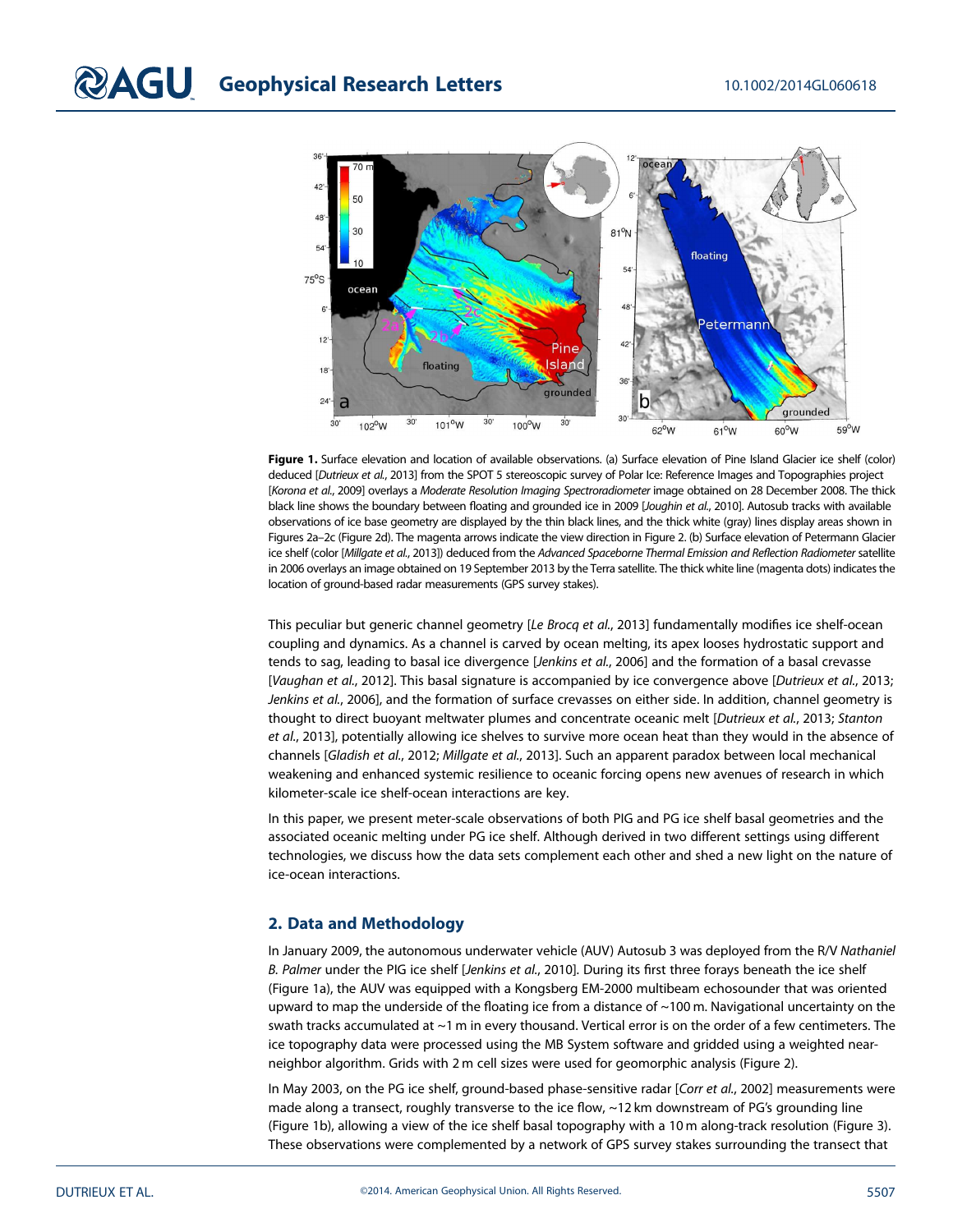# **CAGU** Geophysical Research Letters 10.1002/2014GL060618



Figure 2. Ice base geometry under Pine Island Glacier ice shelf. (a) Looking upward and sideways, along-track observation of the basal elevation (color) imaged by Autosub near the calving front of Pine Island ice shelf (see Figure 1a for the location and view direction). The red (magenta) lines indicate 20 m (200 m) scale in the vertical (horizontal) direction for reference. (b) Same as in Figure 2a but for transverse channels. (c) Same as in Figure 2a but for longitudinal channels. (d) Basal slope angle from horizontal in the area indicated in Figure 2c.

quantified horizontal surface strain over a 3 day period. Finally, over the course of 1 to 9 days, the same radar observations were repeated 3 to 5 times at selected sites along the transect (gray bars, Figure 3). Following Jenkins et al. [2006], we assume no significant change of the ice crystalline structure and basal geometry during those 1 to 9 days. The relative vertical movement of the ice base (black dots, Figure 3a) from an internal reference horizon centered on 35 m depth (henceforth referred to as thinning) is then a result of firn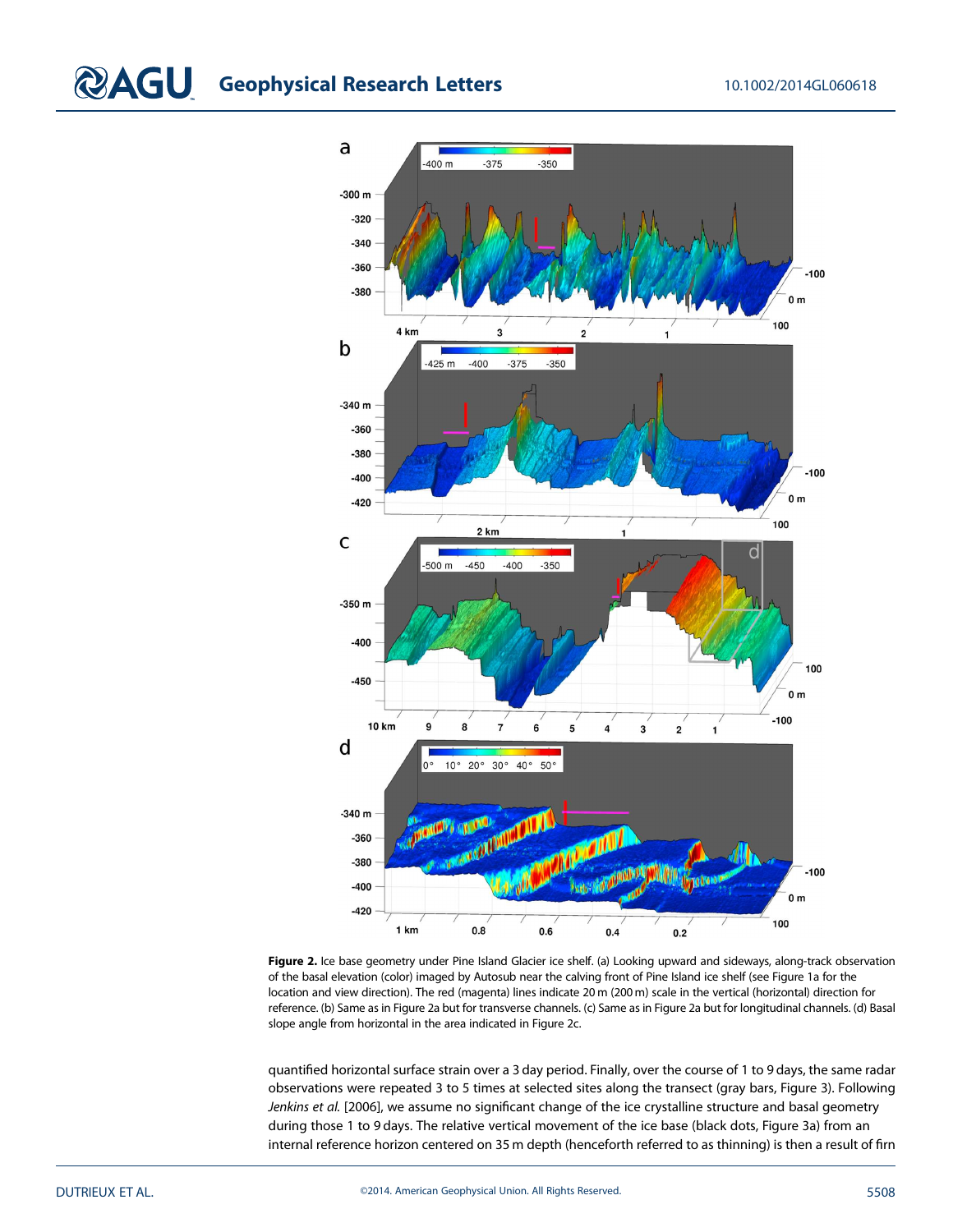

Figure 3. Ice base geometry and melt under Petermann Glacier ice shelf. (a) Along-track estimates of basal melt (color dots) and thinning (black dots) rates at measurement sites (gray lines). The lines indicate 1 standard deviation error bars. (b) Vertical radar amplitude section looking downstream. The positions of first strong radar returns where melt was estimated are displayed by red dots, while the positions of the presumed true basal elevation where melt was estimated are displayed in cyan. Examples of hyperbolas from corner reflectors are shown in magenta. (c–d) Same as in Figure 3b but for enlarging areas with corner reflectors. The black arrows show the melt rate at the corner reflector location (magenta dot) seen from multiple angles (corresponding to large red dot locations). The red lines indicate 1 standard deviation. The blue arrow shows the projected displacement due to melt of the corner reflector obtained by least squares fit. The red ellipse indicates the root-mean-square error of the projected displacement estimate.

compaction, vertical strain in the ice interior as ice converges or diverges horizontally and vertical displacement of the ice/ocean interface due to basal melt. Repeat radar observations taken 1 year apart (in 2002 and 2003) ~3 km upstream of the transverse line indicate that firn compaction effects are negligible (not shown). Vertical strain is deduced from relative movements of internal layers within the upper 200 m of the ice shelf. Melt (colored dots, Figure 3a) is therefore obtained by subtracting strain from thinning. During the survey, vertical strain was a relatively minor component of the overall thinning.

# 3. Basal Topographies

The geometry of an ice shelf's underside is typically found from airborne radar observations, and their treatment has remained limited in terms of spatial resolution. Even in densely sampled regions on PIG ice shelf, this gave the impression that relatively well resolved, smooth slopes were at times interrupted by poorly resolved basal crevasses [Vaughan et al., 2012]. However, the only available meter-resolution observation of ice shelf basal topography revealed the presence of unevenly spread rugged regions characterized by 20 m elevation changes with similar spatial wavelength

[Nicholls et al., 2006]. While airborne radar could misrepresent these features, such ice roughness is likely to affect significantly the nature of the ocean/ice interaction.

Near the southern shear margin of PIG, where both ice deformation and melting are expected to be enhanced by the spatial pattern of subice shelf circulation [Bindschadler et al., 2011; Jacobs et al., 2011], the potentially rugged nature of ice-ocean interface is confirmed under PIG by Autosub observations (Figure 2a), which show a succession of 20–40 m elevation changes with 20 to 100 m spatial wavelengths. If this pattern of irregularly arranged basal grooves extends up to the ice shelf calving front, shallow advection of buoyant meltwater within the groove network could explain apparent discrepancies between the presumed basal depth at the ice front and the depth of a meltwater outflow [Thurnherr et al., 2014].

Away from the ice shelf shear margins, in the central trunk of PIG and PG ice shelves, the ice basal topography is dominated by a coherent arrangement of melt-carved channels. Segments of PIG transverse (Figure 2b) and longitudinal (Figure 2c) channels were imaged by Autosub, confirming their spatial wavelength and amplitude [e.g., Vaughan et al., 2012], as well as revealing with unprecedented spatial resolution the presence of basal crevasses at their apex. Those crevasses are typically 200 m wide at their base, while the airborne radar observations show their height to be typically 200 m [Vaughan et al., 2012].

The channel flanks and keels are not smooth surfaces with typical slopes of 3–5°. Instead, they harbor a succession of hundreds-of-meters-wide nearly horizontal terraces separated by 5–50 m high oblique walls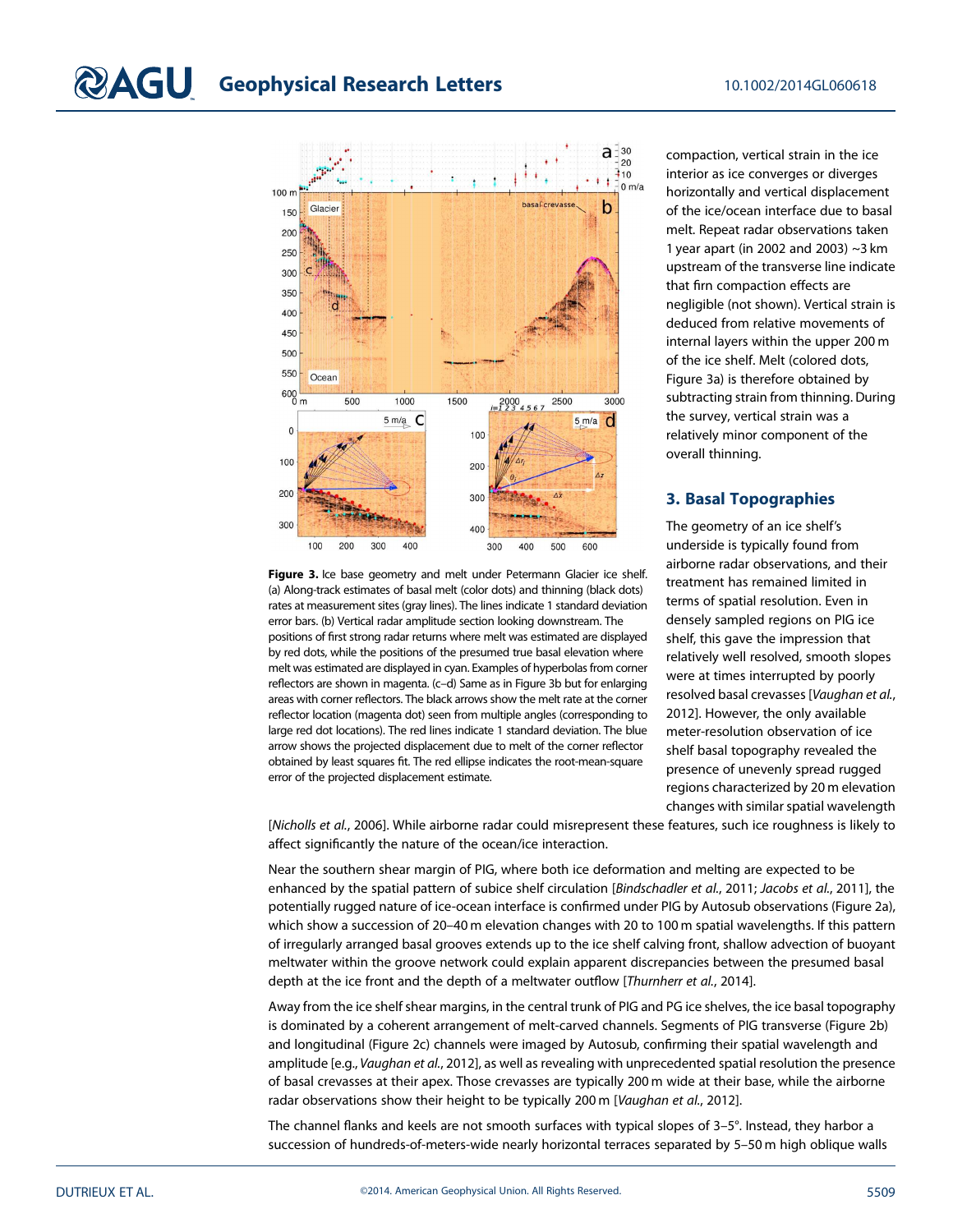with typical slopes of 40-60° (Figures 2b-2d). Terrace wall orientation appears complex and intricate (e.g., Figure 2d), and the relatively small area surveyed prevents a significant statistical characterization. A pattern emerges however in which terrace walls are aligned with channel-scale basal topography contours and are generic features not limited to channel flanks (see Movies S1–S3 in the supporting information).

Under PG, lower resolution ground-based radar observations show a very similar basal geometry, with two longitudinal channels of the ice shelf partially imaged by a transverse radar section (Figure 3b). The signature of a ~100 m high basal crevasse can be seen above the only channel apex observed. The keel between channels is unambiguously composed of three terraces 100 to 300 m in width. Channel flank geometry is more difficult to ascertain due to the presence of multiple corner reflectors and their hyperbolic return in radar backscatter amplitudes. First radar returns (red points, Figure 3b) give an impression of relatively smooth slopes. However, strongest radar returns or those that do not fall on hyperbolic shapes (cyan dots) give a rather different perspective, connecting the westernmost channel apex and keel by a succession of terraces and 50–75 m high walls. Consistently, the upper corners of terraces appear to reflect as one-sided hyperbolas in radar returns.

Such terrace geometry therefore seems to be common on the two distinct ice shelves described herein, in different environments, and might be a generic feature of melting ice shelves along with the channels.

### 4. Associated Ocean Melt

Significant modulation of ocean melt by the basal topography is expected at the channel scale [Dutrieux et al., 2013; Gladish et al., 2012; Rignot and Steffen, 2008; Stanton et al., 2013]. Under both PIG and PG's ice shelves, the oceanic thermal forcing is strongest at depth, near the grounding line, which melts the ice and creates a fresh, buoyant plume that rises up the ice base. As the plume gains speed, it entrains more heat from below, renewing that lost to melting, which then increases ocean melting [Holland et al., 2008; Jenkins, 1991a]. Given that a buoyant plume rises faster on steeper slopes, enhanced melt is expected to be positively correlated with slope steepness, at least initially. As a channel is being carved and the circulation within it stabilizes, the Coriolis acceleration can play a more significant role.

Initially, melting enhances channels under PIG [Dutrieux et al., 2013]. Under PG, idealized modeling predicts that after enlarging the channels near the grounding line, the flow velocity and adjoining melt are larger on the eastern flanks under the influence of the Coriolis acceleration a few kilometers downstream [Gladish et al., 2012; Millgate et al., 2013]. Ocean physics is likely to be more complex, however, especially in the context of intricate basal topography that potentially modifies ocean circulation, mixing properties, and the relative importance of buoyancy, inertia, and the Coriolis acceleration.

Our estimates of melt on PG are partially consistent with a plume scenario. On the eastern flank of the well-sampled western channel (cyan dots, Figures 3a and 3b), melt increases from near zero near the channel apex to ~15 m yr<sup>-1</sup> on the channel flank, falling down to ~5 m yr<sup>-1</sup> at the keel. Melt is therefore strong on the eastern channel flank, but it is also weakest at the top of the channel. Given the expected presence of a relatively cold ~40 m thick mixed layer overlaying warmer waters at the apex of PG's channels [Rignot and Steffen, 2008], the available heat there may be insufficient to melt the ice significantly. Near channel keels, it is probably the horizontal flow velocity reduction that lowers the melt rate.

Another observation is that melting magnitude remains relatively constant over terrace flats and jumps from one terrace to the next. Such spatial coherency between geometry and melting confirms that the strongest radar returns (cyan dots, Figure 3) indeed represent basal topography and strongly suggest that other significant returns (e.g., red dots, Figure 3) characterize echoes from side reflectors. It also gives clues about the fundamental role played by the terrace geometry in modulating ice-ocean interactions.

If we assume a hyperbola results from a unique feature (a corner in this case), by observing how the hyperbola (magenta line sampled at the red dots, Figures 3c and 3d) changes over the 1–9 days interval, it is possible to calculate the horizontal and vertical components of motion of the reflecting point. Basically, we assign the displacement measured at each point i of the hyperbola,  $\Delta r_{i}$  to a projected displacement of the top of the hyperbola (or corner) in the plane of the radar transect (Figure 3d). If  $\theta_i$  is the angle from horizontal of the segment joining the reflective corner and the observational station *i* at the surface of the ice, and ( $\Delta x$ , $\Delta z$ ) is the true displacement vector of this corner, then the observed projected horizontal displacement is  $\Delta r_i = (\Delta x_i \Delta z)$ .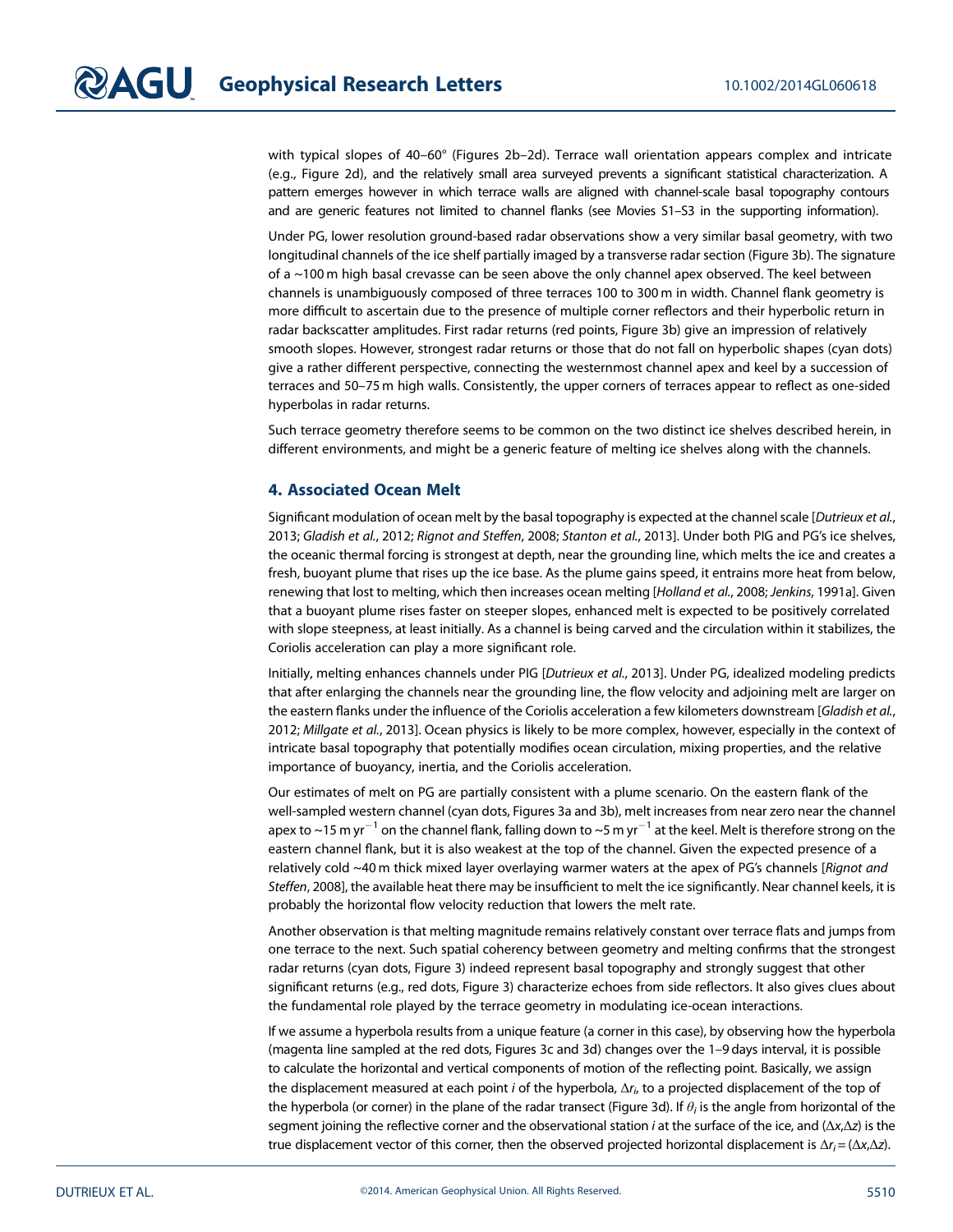$(\cos\theta_i\sin\theta_i) + (\varepsilon_x,\varepsilon_z)$ , where  $(\varepsilon_x,\varepsilon_z)$  account for misfits. Using available distinct view angles  $(i=1,2,\ldots)$ , we solve for (Δx,Δz) and ( $\varepsilon_x,\varepsilon_z$ ) by least squares fit. Sufficient data are available to do this for two hyperbolas (Figures 3c and 3d), which show that the associated corners move more rapidly horizontally than vertically. Following weak vertical melt at the channel apex, the shallowest observed corner moves mainly eastward at 17 ± 2 m yr<sup>-1</sup> (Figure 3c). At the channel flank, a deeper corner moves upward at  $13 \pm 3$  m yr $^{-1}$  (essentially following the upward movement of the adjacent terrace) but eastward at 39 ± 7 m yr $^{-1}$  (Figure 3d).

Channelized basal melting causes bending, inducing surface compression, and basal extension over channel apexes. The resulting deformation will produce a relative motion between the surface radar and the basal reflector. The GPS network consistently shows surface divergence of 0.003 yr<sup>-1</sup> above the observed channel keel and convergence of 0.003 yr<sup>-1</sup> above the eastern channel flank. Assuming that all of this strain is associated with bending, this would give relative motion of  $\sim$ 1 m yr<sup>-1</sup> for a radar viewing a reflector from a horizontal range of 175 m.

The observed horizontal movement of the corner reflection is an order of magnitude higher and therefore must be induced by melt. This implies that ocean-ice melting processes vary significantly at fine meter scales.

#### 5. Discussion

Ice terraces are sometimes present at the surface of glaciers. In some instances, they are thought to result from mechanical faulting as ice undergoes sudden dynamic instabilities [De Angelis and Skvarca, 2003; Post and LaChapelle, 1999]. In others, erosional processes are thought to play a major role [Mölg, 2003]. In the case of ice shelf basal terraces, our limited observations do not allow us to favor one process for their genesis.

Basal crevasses at channel apexes indicate that significant stresses exist, and the similarity between terrace spatial scales and the ice thickness may point to purely mechanical origins. However, we have not been able to identify breaks in the continuity of faint internal layers that would support the hypothesis of a fracture.

Along with other erosional processes, melting can also be organized by convective oceanic cells and create similar ice geometries in relatively quiescent, vertically stable, stratified laboratory environments [Huppert and Turner, 1978]. In colder oceanic settings, stable step-like thermohaline ocean structures with vertical scales similar to those we observe have previously been thought to result from such organized melting [Jacobs et al., 1981]. In the dynamic setting of PIG and PG, the presence of steady convective cells and associated thermohaline staircases appears unlikely and has not been observed yet [Stanton et al., 2013].

Finally, like the larger channels in which they are embedded, terraces could result from a complex coupled interaction between the ice and the ocean. Without considering the channel or cavity-scale circulation, and placing ourselves in the context of a plume acting as an interface between the ice and a quiet ocean, ocean melt has been shown to depend on ice slope [Jenkins, 1991b]. This connection results from two concurrent gravitational effects. Melt injects buoyancy in the plume but also tends to stratify the water column. Thus, a steeper slope increases the gravitational driving force of the plume but also decreases the stability of the stratification. Both effects act in concert to entrain warmer ambient fluid in the plume and increase melt.

Under PIG, ocean flows of 0.1 m s $^{-1}$  appear directed along channels, and the water column is stratified within a meter of the ice base [Stanton et al., 2013]. The notion of a well-mixed plume adjoining the ice base might therefore not be directly applicable. Furthermore, in such a setting, and at the terrace scale, it is unclear that the terrace walls, sloping in a direction perpendicular to the flow (i.e., transverse to the main channel axis), have a significant impact on the channel-scale buoyancy-driven acceleration, associated entrainment, and melt. Instead, we propose that on terraces, stratification limits the upward diapycnal heat flux. On the terrace walls, the oceanic heat reservoir is more readily accessible via lateral turbulent diffusion, accentuating existing wall slopes and evolving the complex coupled ice-ocean system that we observe.

## 6. Conclusion

Beyond the apparent complexity of the shape of the underside of ice shelves, our observations show the presence of simpler, well-defined features, namely, basal terraces where oceanic melting is subdued. These terraces are widespread and prevalent on two ice shelves from different environments and thus might be common ice shelf features.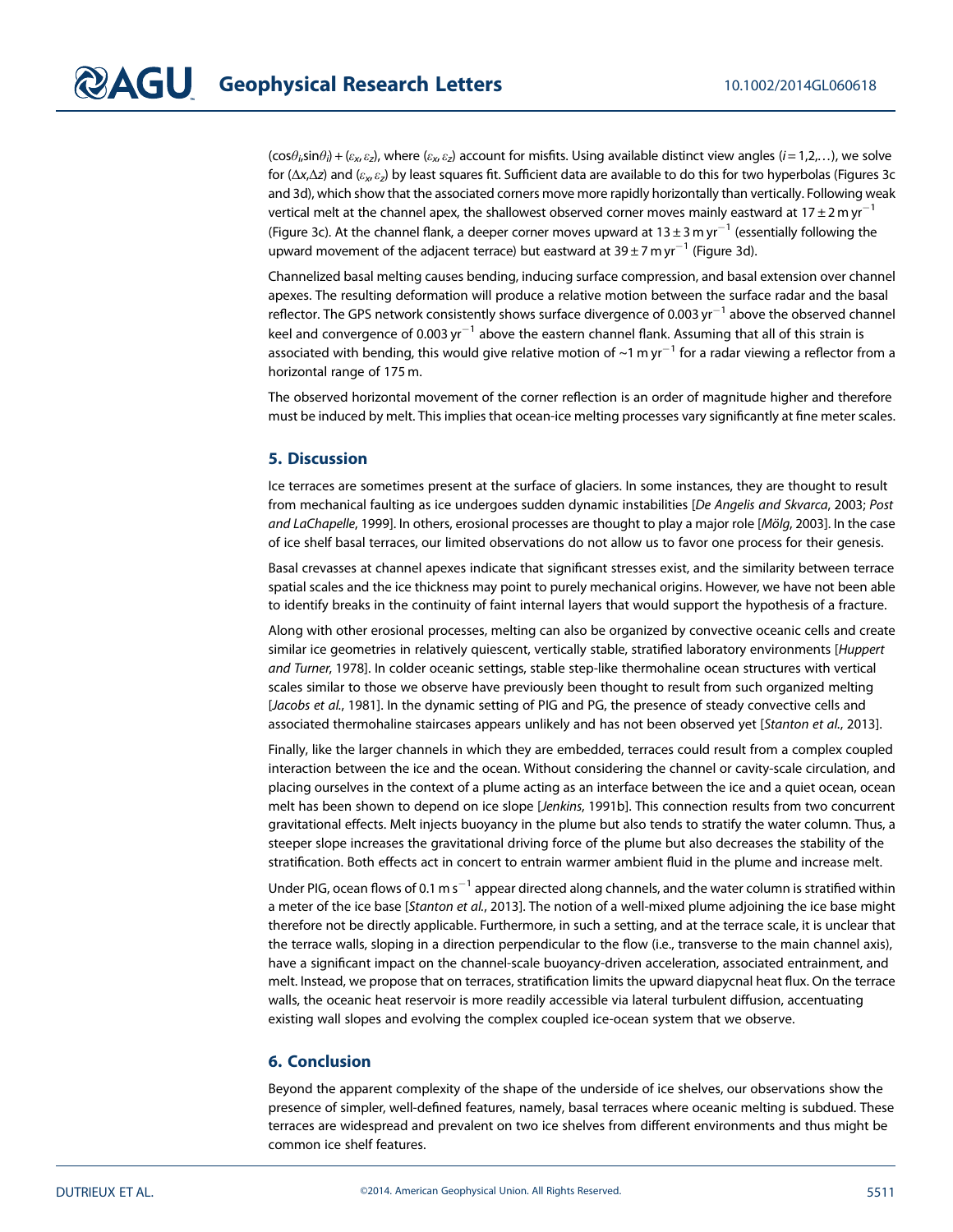In whichever way they are originally formed, and because of the more efficient horizontal heat transport toward the wall, far from smoothing out the features, melting is instrumental in maintaining or even creating them. While the impact of such features on the overall ice shelf mass balance remains unclear, this highlights an intricate but fundamental coupling between ocean stratification, basal melting, and ice geometry. This also warrants further attention be paid to glacial, oceanic, and coupled processes at fine spatial scales. Models might need to properly incorporate fine-scale effects, and point measurements of melt need to be placed within a detailed geometric and oceanographic context.

#### Acknowledgments

P.D. was supported by the NERC grants NE/G001367/1 and NE/J005770/1. Stanley S. Jacobs and NSF are acknowledged for providing shipboard support during the Autosub observations. Stephen D. McPhail, James R. Perrett, Andrew T. Webb, and David White are acknowledged for configuring and preparing the Autosub missions. Field work on Petermann glacier was supported by the NSF grant NAG5-12075 and a NASA grant from the Cryopshere Science Program. The data used to produce the results of this paper are freely available upon request to the authors.

The Editor thanks anonymous reviewers for their assistance in evaluating this paper.

#### **References**

Bindschadler, R., D. G. Vaughan, and P. Vornberger (2011), Variability of basal melt beneath the Pine Island Glacier ice shelf, West Antarctica, J. Glaciol., 57(204), 581–595, doi:[10.3189/002214311797409802.](http://dx.doi.org/10.3189/002214311797409802)

Corr, H. F. J., A. Jenkins, K. W. Nicholls, and C. S. M. Doake (2002), Precise measurement of changes in ice-shelf thickness by phase-sensitive radar to determine basal melt rates, Geophys. Res. Lett., 29(8), 1232, doi:[10.1029/2001GL014618.](http://dx.doi.org/10.1029/2001GL014618)

De Angelis, H., and P. Skvarca (2003), Glacier surge after ice shelf collapse, Science, 299(5612), 1560–2, doi[:10.1126/science.1077987.](http://dx.doi.org/10.1126/science.1077987)

Depoorter, M. A., J. L. Bamber, J. A. Griggs, J. T. M. Lenaerts, S. R. M. Ligtenberg, M. R. van den Broeke, and G. Moholdt (2013), Calving fluxes and basal melt rates of Antarctic ice shelves, Nature, 1–5, doi[:10.1038/nature12567.](http://dx.doi.org/10.1038/nature12567)

De Rydt, J., P. R. Holland, P. Dutrieux, and A. Jenkins (2014), Geometric and oceanographic controls on melting beneath Pine Island Glacier, J. Geophys. Res. Oceans, 119, 2420–2438, doi[:10.1002/2013JC009513.](http://dx.doi.org/10.1002/2013JC009513)

Dutrieux, P., D. G. Vaughan, H. F. J. Corr, A. Jenkins, P. R. Holland, I. Joughin, and A. H. Fleming (2013), Pine Island glacier ice shelf melt distributed at kilometre scales, Cryosphere, 7(5), 1543–1555, doi:[10.5194/tc-7-1543-2013.](http://dx.doi.org/10.5194/tc-7-1543-2013)

Dutrieux, P., J. De Rydt, A. Jenkins, P. R. Holland, H. K. Ha, S. H. Lee, E. J. Steig, Q. Ding, E. P. Abrahamsen, and M. Schröder (2014), Strong sensitivity of pine island ice-shelf melting to climatic variability, Science, 3(7), 468-472, doi:[10.1126/science.1244341.](http://dx.doi.org/10.1126/science.1244341)

Favier, L., G. Durand, S. L. Cornford, G. H. Gudmundsson, O. Gagliardini, F. Gillet-Chaulet, T. Zwinger, A. J. Payne, and A. M. Le Brocq (2014), Retreat of Pine Island Glacier controlled by marine ice-sheet instability, Nat. Clim. Change, 4(2), 117–121, doi[:10.1038/nclimate2094.](http://dx.doi.org/10.1038/nclimate2094)

Gladish, C. V., D. M. Holland, P. R. Holland, and S. F. Price (2012), Ice-shelf basal channels in a coupled ice/ocean model, J. Glaciol., 58(212), 1227–1244, doi:[10.3189/2012JoG12J003.](http://dx.doi.org/10.3189/2012JoG12J003)

Holland, P. R., A. Jenkins, and D. M. Holland (2008), The response of ice shelf basal melting to variations in ocean temperature, J. Clim., 21(11), 2558–2572, doi:[10.1175/2007JCLI1909.1.](http://dx.doi.org/10.1175/2007JCLI1909.1)

Huppert, H. E., and J. S. Turner (1978), On melting icebergs, Nature, 271(5640), 46–48, doi:[10.1038/271046a0.](http://dx.doi.org/10.1038/271046a0)

Jacobs, S. S., H. E. Huppert, G. Holdsworth, and D. J. Drewry (1981), Thermohaline steps induced by melting of the Erebus Glacier Tongue, J. Geophys. Res., 86(C7), 6547, doi:[10.1029/JC086iC07p06547.](http://dx.doi.org/10.1029/JC086iC07p06547)

Jacobs, S. S., A. Jenkins, C. F. Giulivi, and P. Dutrieux (2011), Stronger ocean circulation and increased melting under Pine Island Glacier ice shelf, Nat. Geosci., 4(8), 519–523, doi:[10.1038/ngeo1188.](http://dx.doi.org/10.1038/ngeo1188)

Jenkins, A. (1991a), A one-dimensional model of ice shelf-ocean interaction, J. Geophys. Res., 96(C11), 20,671, doi:[10.1029/91JC01842](http://dx.doi.org/10.1029/91JC01842).

Jenkins, A. (1991b), Gravity currents beneath ice shelves, in Glacier-Ocean-Atmosphere Interactions, edited by V. M. Kotlyakov, A. Ushakov, and A. Glazovsky, pp. 177–182, IAHS, St Petersburg / Leningrad, Russia.

Jenkins, A., H. F. J. Corr, K. W. Nicholls, C. L. Stewart, and C. S. M. Doake (2006), Interactions between ice and ocean observed with phasesensitive radar near an Antarctic ice-shelf grounding line, J. Glaciol., 52(178), 325–346, doi[:10.3189/172756506781828502.](http://dx.doi.org/10.3189/172756506781828502)

Jenkins, A., P. Dutrieux, S. S. Jacobs, S. D. McPhail, J. R. Perrett, A. T. Webb, and D. White (2010), Observations beneath Pine Island glacier in West Antarctica and implications for its retreat, Nat. Geosci., 3(7), 468–472, doi:[10.1038/ngeo890.](http://dx.doi.org/10.1038/ngeo890)

Johnson, H. L., A. Münchow, K. K. Falkner, and H. Melling (2011), Ocean circulation and properties in Petermann Fjord, Greenland, J. Geophys. Res., 116, C01003, doi[:10.1029/2010JC006519.](http://dx.doi.org/10.1029/2010JC006519)

Joughin, I., B. E. Smith, and D. M. Holland (2010), Sensitivity of 21st century sea level to ocean-induced thinning of Pine Island Glacier, Antarctica, Geophys. Res. Lett., 37, L20502, doi[:10.1029/2010GL044819](http://dx.doi.org/10.1029/2010GL044819).

Korona, J., E. Berthier, M. Bernard, F. Rémy, and E. Thouvenot (2009), SPIRIT. SPOT 5 stereoscopic survey of Polar Ice: Reference Images and Topographies during the fourth International Polar Year (2007–2009), ISPRS J. Photogramm. Remote Sens., 64(2), 204–212, doi[:10.1016/j.](http://dx.doi.org/10.1016/j.isprsjprs.2008.10.005) [isprsjprs.2008.10.005.](http://dx.doi.org/10.1016/j.isprsjprs.2008.10.005)

Le Brocq, A. M., et al. (2013), Evidence from ice shelves for channelized meltwater flow beneath the Antarctic Ice Sheet, Nat. Geosci., 6(11), 945–948, doi:[10.1038/ngeo1977](http://dx.doi.org/10.1038/ngeo1977).

Millgate, T., P. R. Holland, A. Jenkins, and H. L. Johnson (2013), The effect of basal channels on oceanic ice-shelf melting, J. Geophys. Res. Oceans, 118, 6951–6964, doi[:10.1002/2013JC009402.](http://dx.doi.org/10.1002/2013JC009402)

Mölg, T. (2003), Solar-radiation-maintained glacier recession on Kilimanjaro drawn from combined ice-radiation geometry modeling, J. Geophys. Res., 108(D23), 4731, doi:[10.1029/2003JD003546.](http://dx.doi.org/10.1029/2003JD003546)

Moon, T., I. Joughin, B. Smith, and I. Howat (2012), 21st-century evolution of Greenland outlet glacier velocities, Science, 336(6081), 576–8, doi[:10.1126/science.1219985](http://dx.doi.org/10.1126/science.1219985).

Mouginot, J., E. Rignot, and B. Scheuchl (2014), Sustained increase in ice discharge from the Amundsen Sea Embayment, West Antarctica, from 1973 to 2013, Geophys. Res. Lett., 41, 1576–1584, doi:[10.1002/2013GL059069.](http://dx.doi.org/10.1002/2013GL059069)

Nicholls, K. W., et al. (2006), Measurements beneath an Antarctic ice shelf using an autonomous underwater vehicle, Geophys. Res. Lett., 33, L08612, doi:[10.1029/2006GL025998](http://dx.doi.org/10.1029/2006GL025998).

Park, J. W., N. Gourmelen, A. Shepherd, S. W. Kim, D. G. Vaughan, and D. J. Wingham (2013), Sustained retreat of the Pine Island Glacier, Geophys. Res. Lett., 40, 2137–2142, doi[:10.1002/grl.50379.](http://dx.doi.org/10.1002/grl.50379)

Post, A., and E. R. LaChapelle (1999), Glacier Ice, Revised ed., University of Washington Press and International Glaciological Society, Cambridge, U. K. Pritchard, H. D., S. R. M. Ligtenberg, H. A. Fricker, D. G. Vaughan, M. R. van den Broeke, and L. Padman (2012), Antarctic ice-sheet loss driven by basal melting of ice shelves, Nature, 484(7395), 502–5, doi[:10.1038/nature10968.](http://dx.doi.org/10.1038/nature10968)

Rignot, E., and K. Steffen (2008), Channelized bottom melting and stability of floating ice shelves, Geophys. Res. Lett., 35, L02503, doi[:10.1029/](http://dx.doi.org/10.1029/2007GL031765) [2007GL031765](http://dx.doi.org/10.1029/2007GL031765).

Rignot, E., S. Jacobs, J. Mouginot, and B. Scheuchl (2013), Ice-shelf melting around Antarctica, Science, 341(6143), 266–70, doi:[10.1126/](http://dx.doi.org/10.1126/science.1235798) [science.1235798](http://dx.doi.org/10.1126/science.1235798).